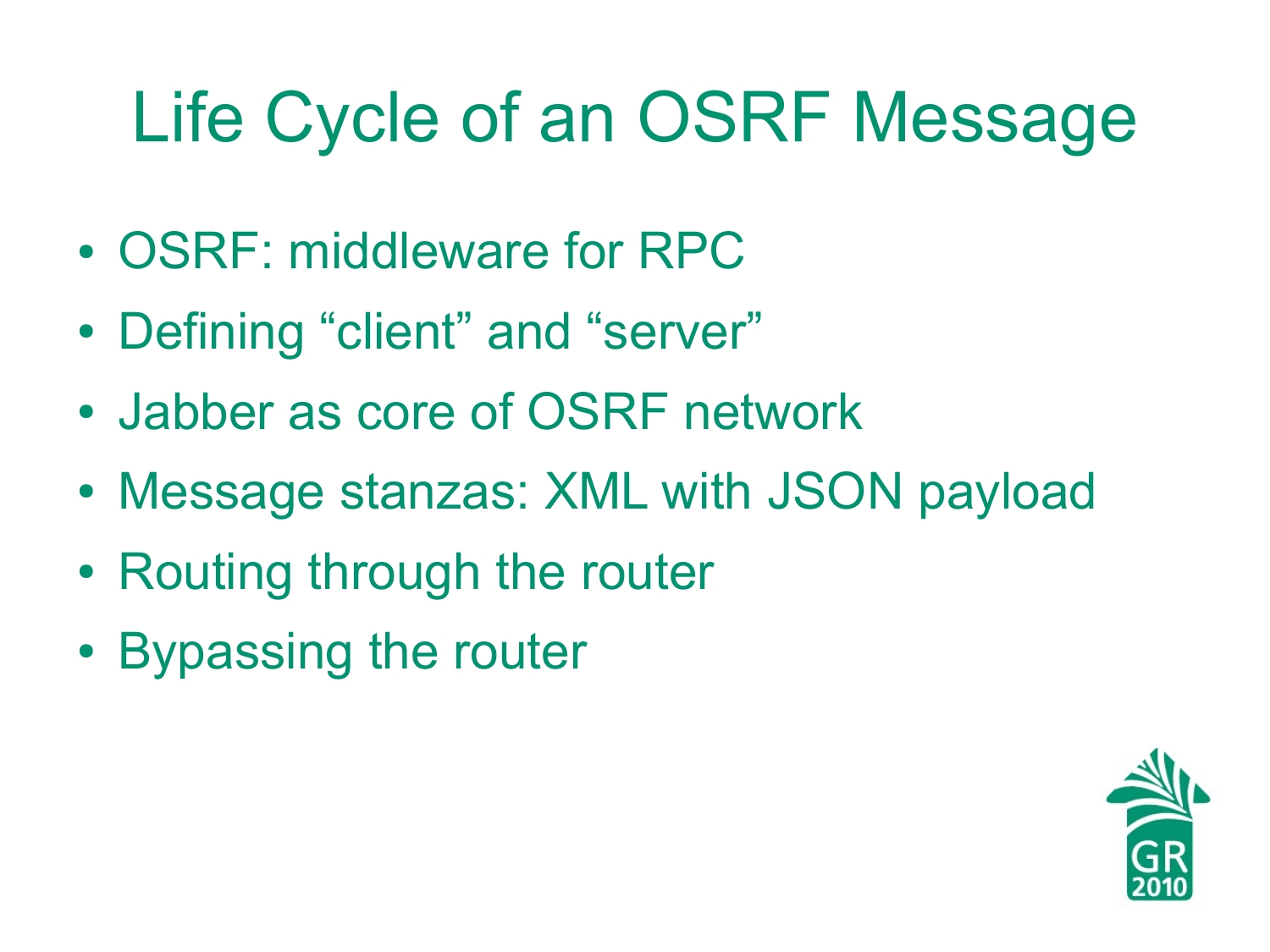#### Defining Terms: Server and Client

Software, not hardware.

- Client: A software process, or collection of closely related processes, running within an operating system.
- Server: The same.

A server performs services at the request of clients.

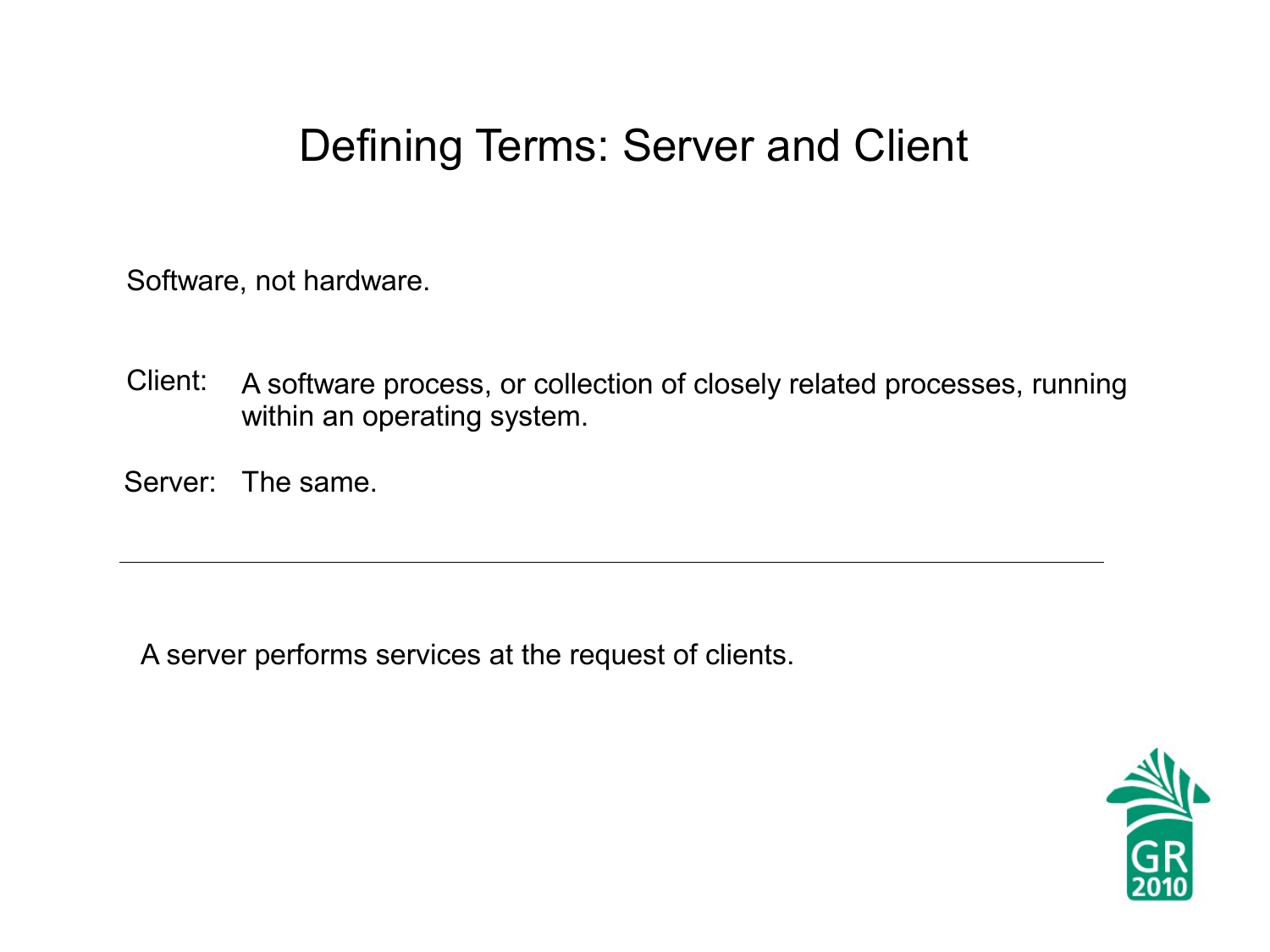#### Client and Server as Defined by Socket Calls

Client:

send() sendto() write()

recv() recvfrom() read()

Server:

listen()

accept()

recv() recvfrom() read()

send() sendto() write()

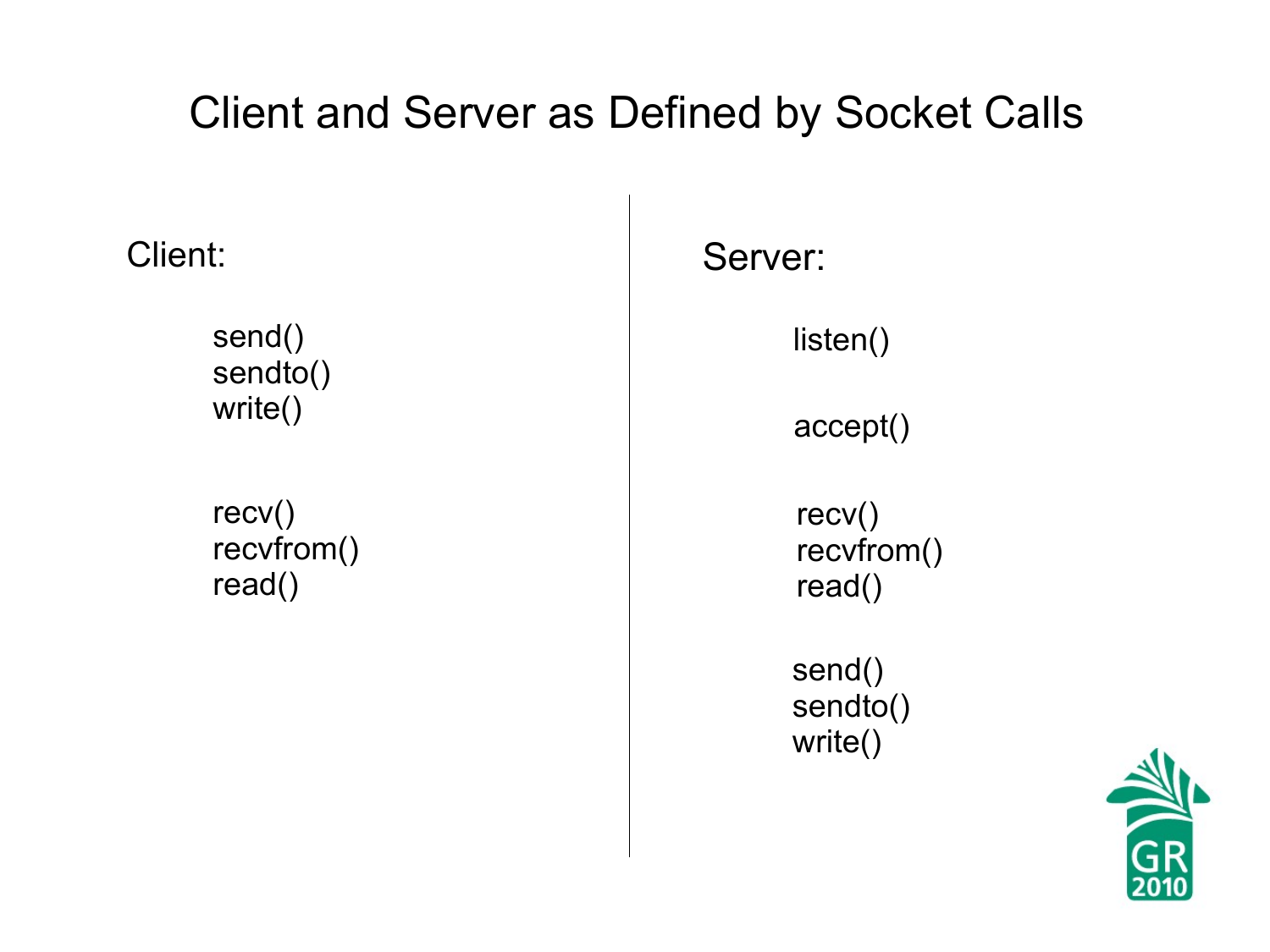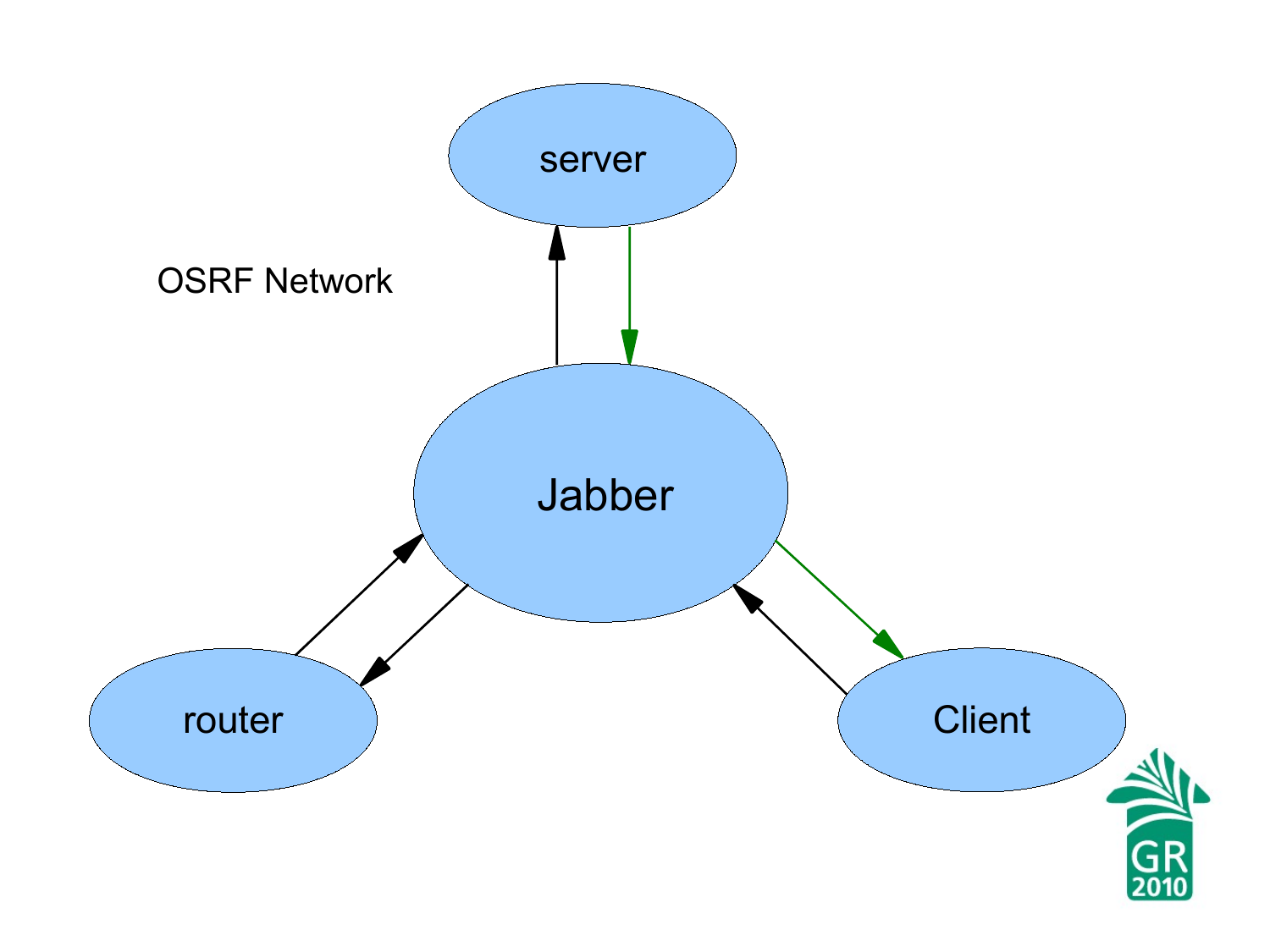#### Jabber Message Stanza

```
<message from="..." to="...">
  <body>
      ...
  </body>
</message>
```
Jabber ID:

username@domain/resource

OSRF messages:

- REQUEST
- RESULT
- STATUS
- CONNECT
- DISCONNECT

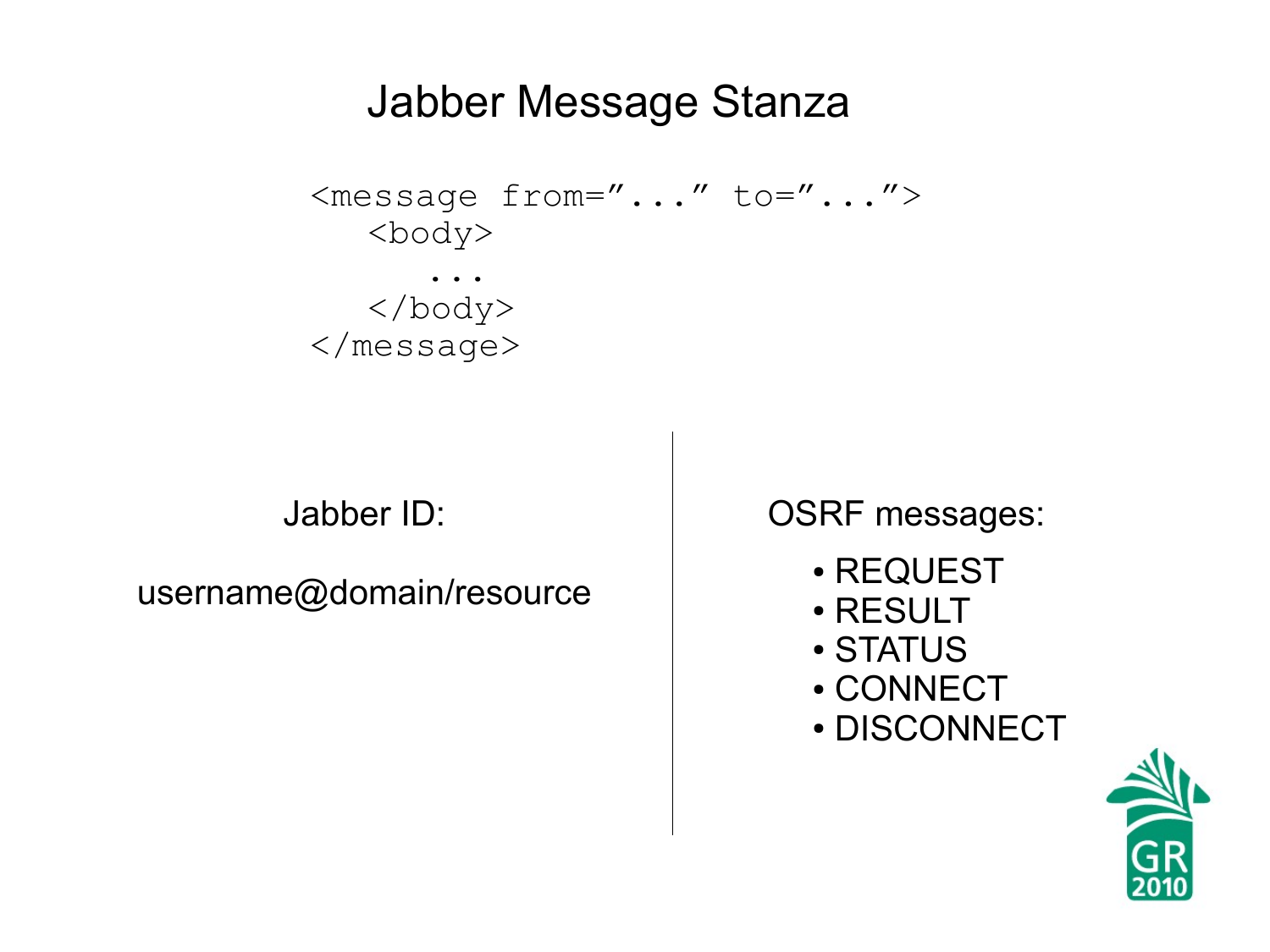#### Use Case: srfsh Command

srfsh# request open-ils.cstore \ open-ils.cstore.direct.actor.org\_unit.retrieve 3

What srfsh knows:

- How to connect to Jabber (from configuration file)
- 
- 
- 
- 

• Name of router (from configuration file) • Name of service (from command line) • Name of method (from command line) • Parameters (from command line)

What srfsh doesn't know:

• IP address or Jabber ID of cstore server

Construct Jabber ID, e.g.:

• router@private.localhost/open-ils.cstore

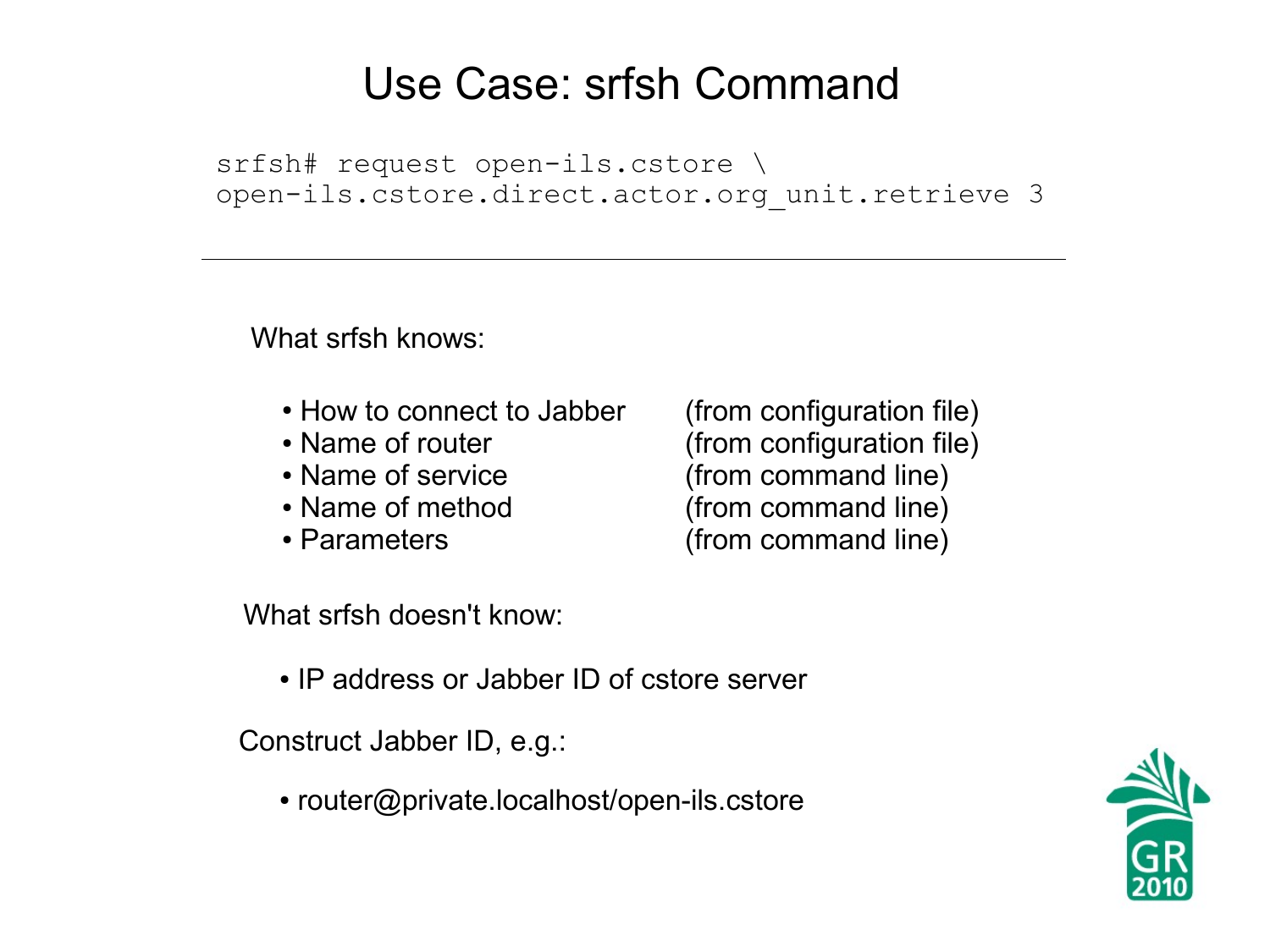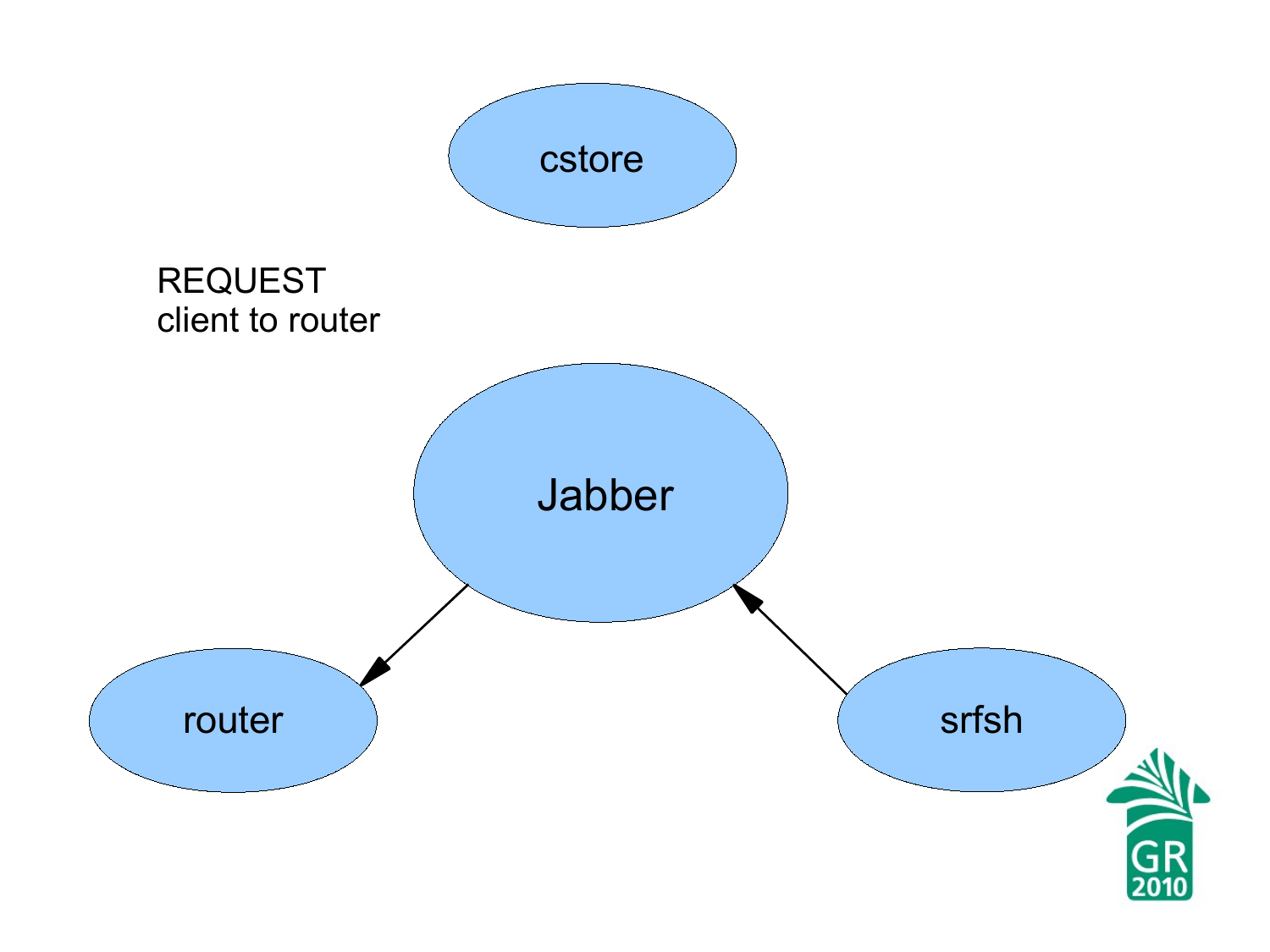### Router Processing

Router knows:

- How to connect to Jabber (from configuration file)
- 
- 
- Name of service requested (based on choice of socket)
- 

Construct a message:

- Copy the original
- Change the destination address
- Add a router\_from attribute

• Service names (from server registrations) • Jabber IDS of servers (from server registrations) • Jabber ID of client (from Jabber server)

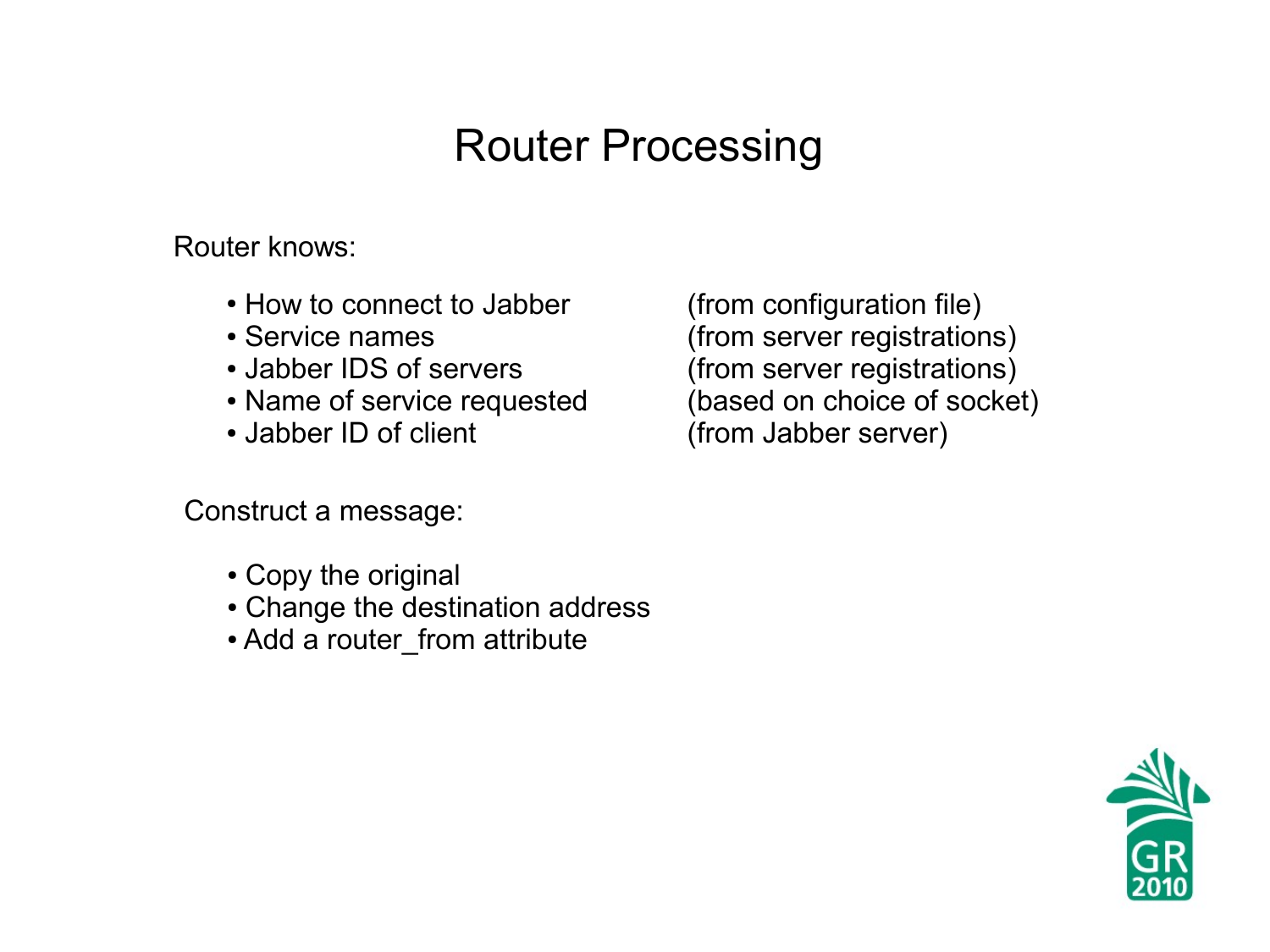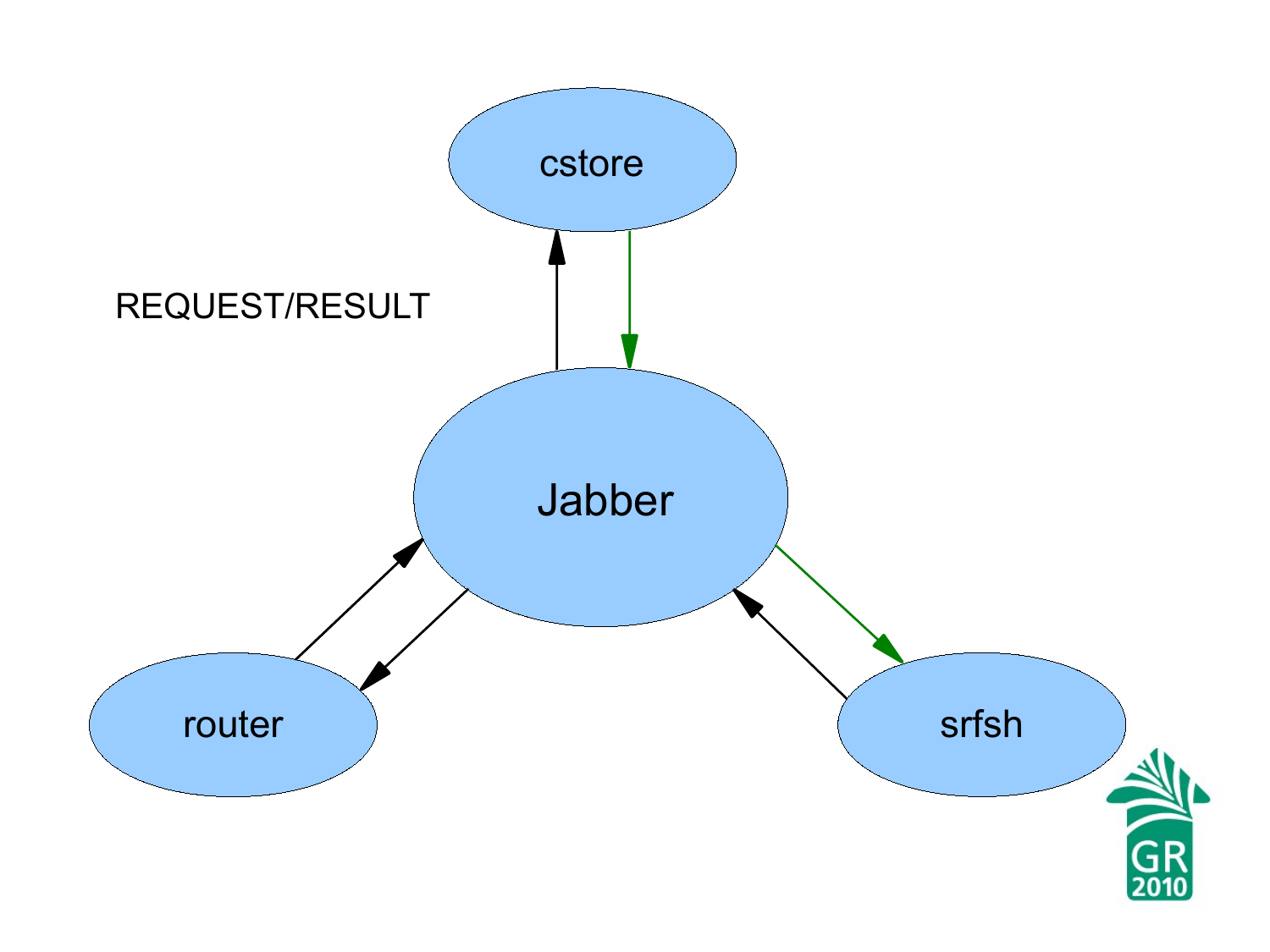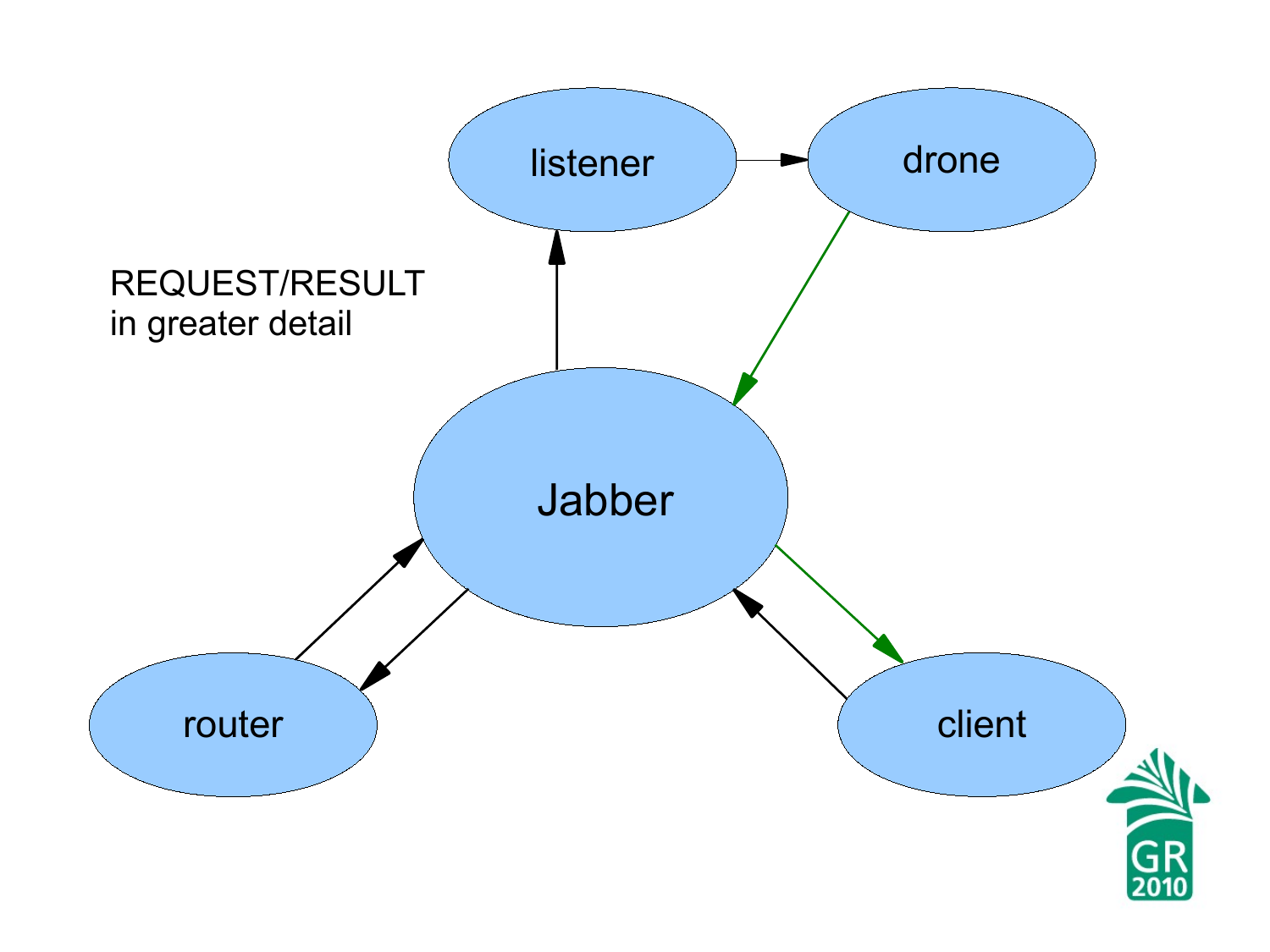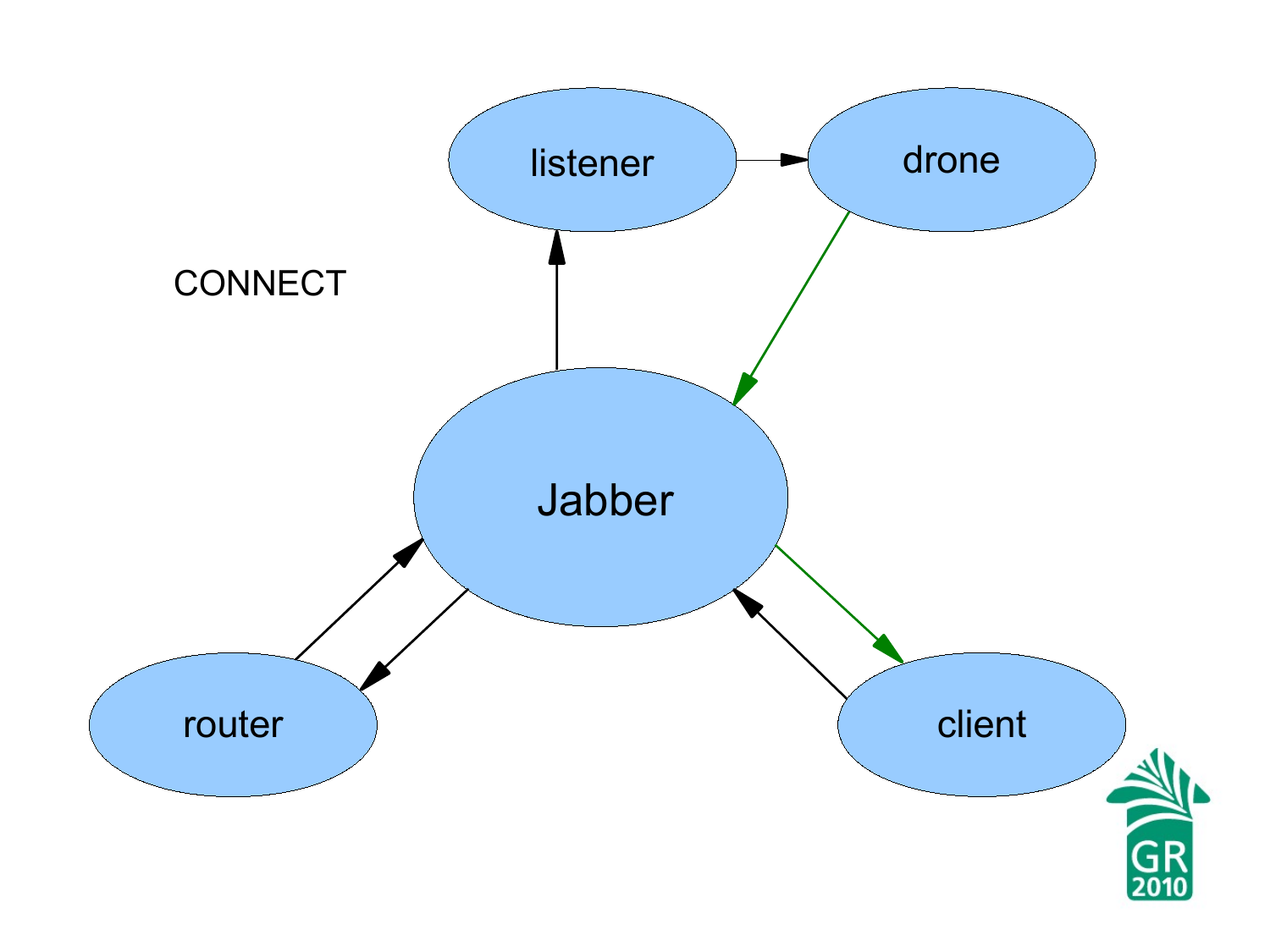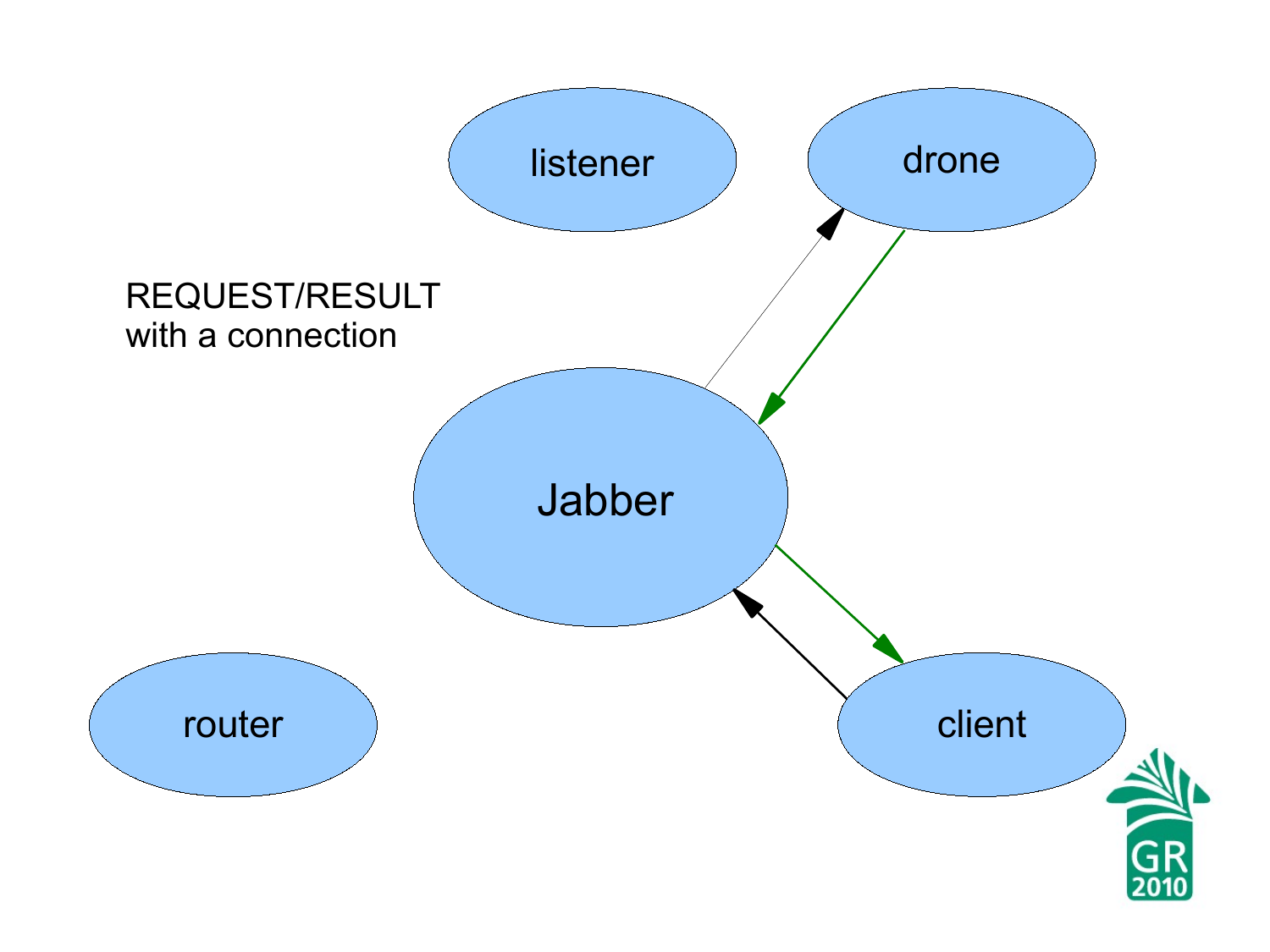